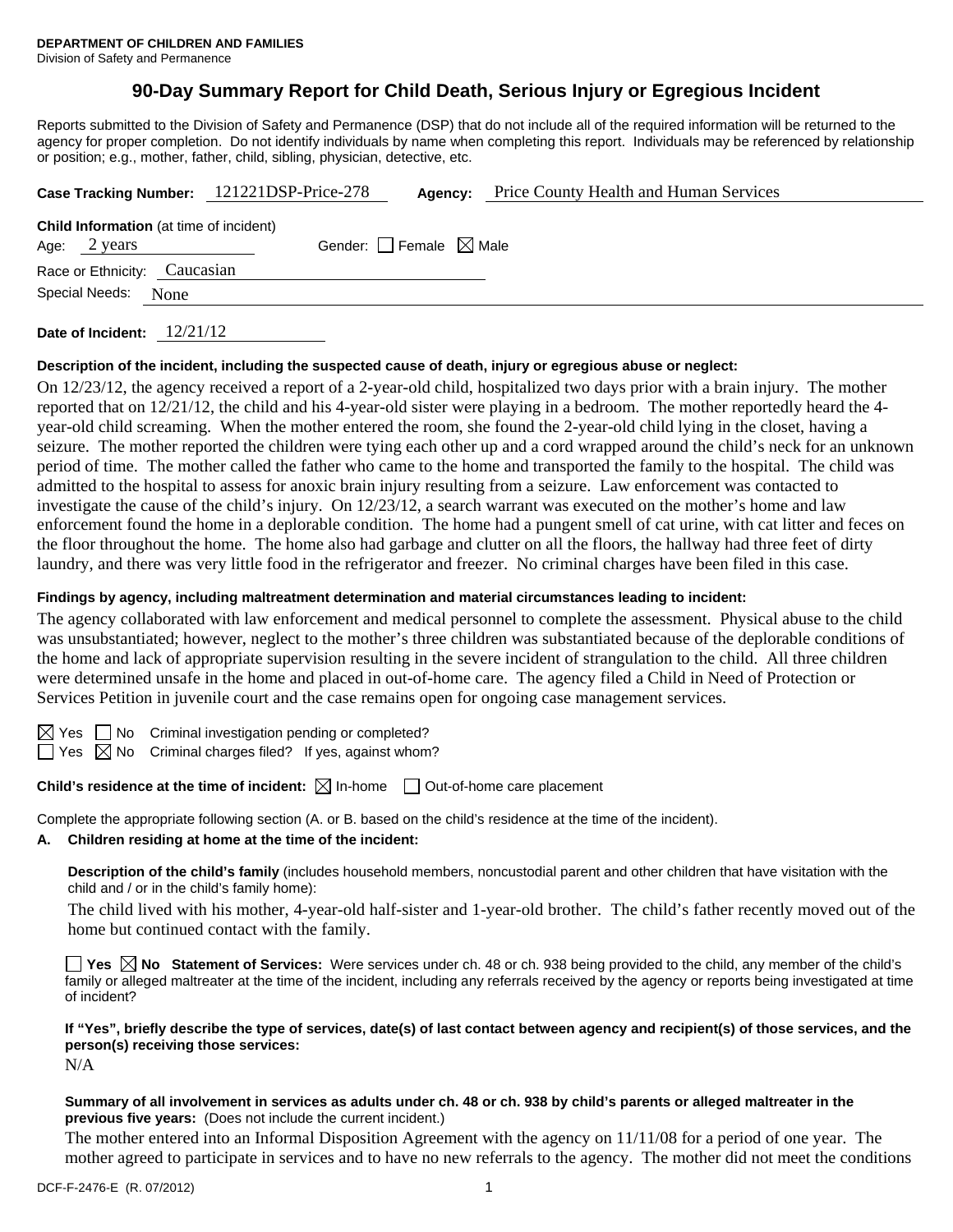outlined in the informal agreement. The mother was under a Child in Need of Protection or Services Dispositional Order for one year beginning on 10/20/09. Once the court order ended, the mother agreed for her case to remain open on a voluntary basis. The case was closed on 4/26/11.

**Summary of actions taken by the agency under ch. 48, including any investigation of a report or referrals to services involving the child, any member of the child's family living in this household and the child's parents and alleged maltreater.** (Does not include the current incident.)

(Note: Screened out reports listed in this section may include only the date of the report, screening decision, and if a referral to services occurred at Access. Reports that do not constitute a reasonable suspicion of maltreatment or a reason to believe that the child is threatened with harm are not required to be screened in for an initial assessment, and no further action is required by the agency.)

On 5/15/08, the agency screened in a services report. The agency provided voluntary services to the mother.

On 10/1/08, the agency screened in a services report. The agency continued to provide voluntary services.

On 10/22/08, the agency screened in a services report. The agency continued to provide voluntary services.

On 10/31/08, the agency screened in a CPS report. Neglect was unsubstantiated. The agency continued to provide services through an Informal Disposition Agreement.

On 12/26/08, the agency screened in a CPS report. Neglect was unsubstantiated. The agency continued to provide services through an Informal Disposition Agreement.

On 5/26/09, the agency screened in a services report. The agency continued to provide services through an Informal Disposition Agreement.

On 7/28/09, the agency screened in a services report. The agency continued to provide services through an Informal Disposition Agreement.

On 7/14/10, Sheboygan County screened out a CPS report. The agency continued to provide ongoing case management services.

On 4/7/11, the agency screened in a CPS report. Neglect was unsubstantiated. The family declined further involvement with the agency and the case was closed on  $6/14/11$ .

On 3/9/12, Marathon County screened out a CPS report.

On 8/23/12, Marathon County screened in a CPS report. Marathon County completed an Alternative Response Assessment and determined no services were needed due to the family moving out of the county during the assessment period.

# **Summary of any investigation involving the child, any member of the child's family and alleged maltreater conducted under ch. 48 or ch. 938 and any services provided to the child and child's family since the date of the incident:**

The agency screened in and assessed the allegations of physical abuse and neglect. Physical abuse to the child was unsubstantiated. Neglect to the children by the mother was substantiated. All three children were determined unsafe in the home and placed in out-of-home care. Two children are currently placed in foster care and the third child is placed with her biological father. The agency filed a Child in Need of Protection or Services Petition in juvenile court and the case remains open for ongoing case management services.

# **B. Children residing in out-of-home (OHC) placement at time of incident:**

**Description of the OHC placement and basis for decision to place child there:**

# **Description of all other persons residing in the OHC placement home:**

**Licensing history:** Including type of license, duration of license, summary of any violations by licensee or an employee of licensee that constitutes a substantial failure to protect and promote the welfare of the child.

| Summary of any actions taken by agency in response to the incident: (Check all that apply.) |                                                      |  |                                                   |  |  |
|---------------------------------------------------------------------------------------------|------------------------------------------------------|--|---------------------------------------------------|--|--|
| MMM                                                                                         | Screening of Access report                           |  | Attempted or successful reunification             |  |  |
|                                                                                             | Protective plan implemented                          |  | Referral to services                              |  |  |
|                                                                                             | Initial assessment conducted                         |  | Transportation assistance                         |  |  |
| N<br>M<br>M                                                                                 | Safety plan implemented                              |  | Collaboration with law enforcement                |  |  |
|                                                                                             | Temporary physical custody of child                  |  | Collaboration with medical professionals          |  |  |
|                                                                                             | Petitioned for court order / CHIPS (child in need of |  | Supervised visitation                             |  |  |
|                                                                                             | protection or services                               |  | Case remains open for services                    |  |  |
| MMM                                                                                         | Placement into foster home                           |  | Case closed by agency                             |  |  |
|                                                                                             | <b>Placement with relatives</b>                      |  | Initiated efforts to address or enhance community |  |  |
|                                                                                             | Ongoing Services case management                     |  | collaboration on CA/N cases                       |  |  |
|                                                                                             |                                                      |  | Other (describe):                                 |  |  |